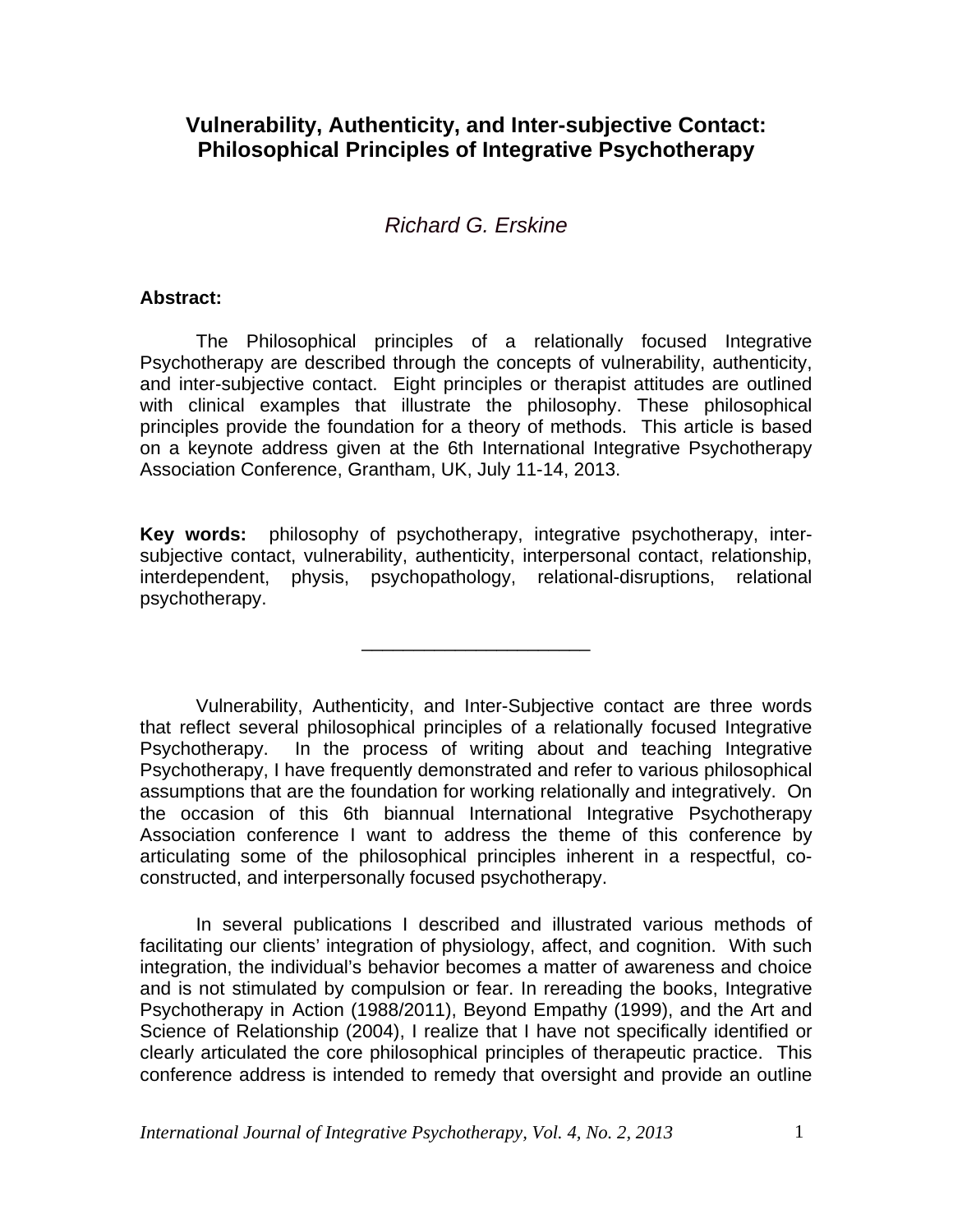and synthesis of the philosophical principles and central assumptions of a relationally focused Integrative Psychotherapy.

The core principles and assumptions listed in this article are the foundation for our therapeutic interventions when we engage in a relationally focused psychotherapy -- a psychotherapy that holds the relationship between the therapist and client as central to a process of healing and personal growth. I have not listed these principles in any specific order. Most likely this list is not complete and there may be other important principles that you want to add. The following are the philosophical assumptions that influence my therapeutic outlook, attitude, and interactions with clients:

## **All people are equally valuable**

 This seems like such a simple statement yet the concept is profound. Many of our clients have grown up in homes and school systems where they were treated as though they had no value as a human being. They, like us, attempt to protect themselves from being vulnerable in the presence of neglect, humiliation, or physical abuse. It is our responsibility to find ways to value every client even if we do not understand their behavior or what motivates them. This involves respecting their vulnerability, as well as their attempts at being invulnerable, while we maintain a therapeutic relationship that fosters a sense of security.

We manifest this principle of equality when we treat our clients with kindness, when we provide them with options and choices, when we create security, and when we accept them as they present themselves rather than looking for a possible ulterior agenda. When we are truly in interpersonal contact, we create a secure environment where our clients are free to be vulnerable with us and we with them. This is an enlivening sense of vulnerability.

Vulnerability can be healing when there is an opportunity to express one's physical and relational needs and to *be valued just as one is* while remaining interpersonally secure. Vulnerability includes being open to any interpersonal encounter with an absence of defenses. Metaphorically, vulnerability is like a naked baby -- a baby free of any defenses -- seeking contact and need fulfillment, open to being cared for, and susceptible to potential harm.

I remember one particular incident where valuing the other's experience was so important. The husband of a client came charging into my office accusing me of destroying his marriage. He raged at me, cursed me, and threatened to do bodily harm because his wife had changed as a result of our therapy. There was no opportunity for me to speak. I started to defend against his rage. I wanted to tighten my body to make myself invulnerable. Instead, I sat still, breathed deeply, listened carefully to his anger, took his concerns seriously, watched for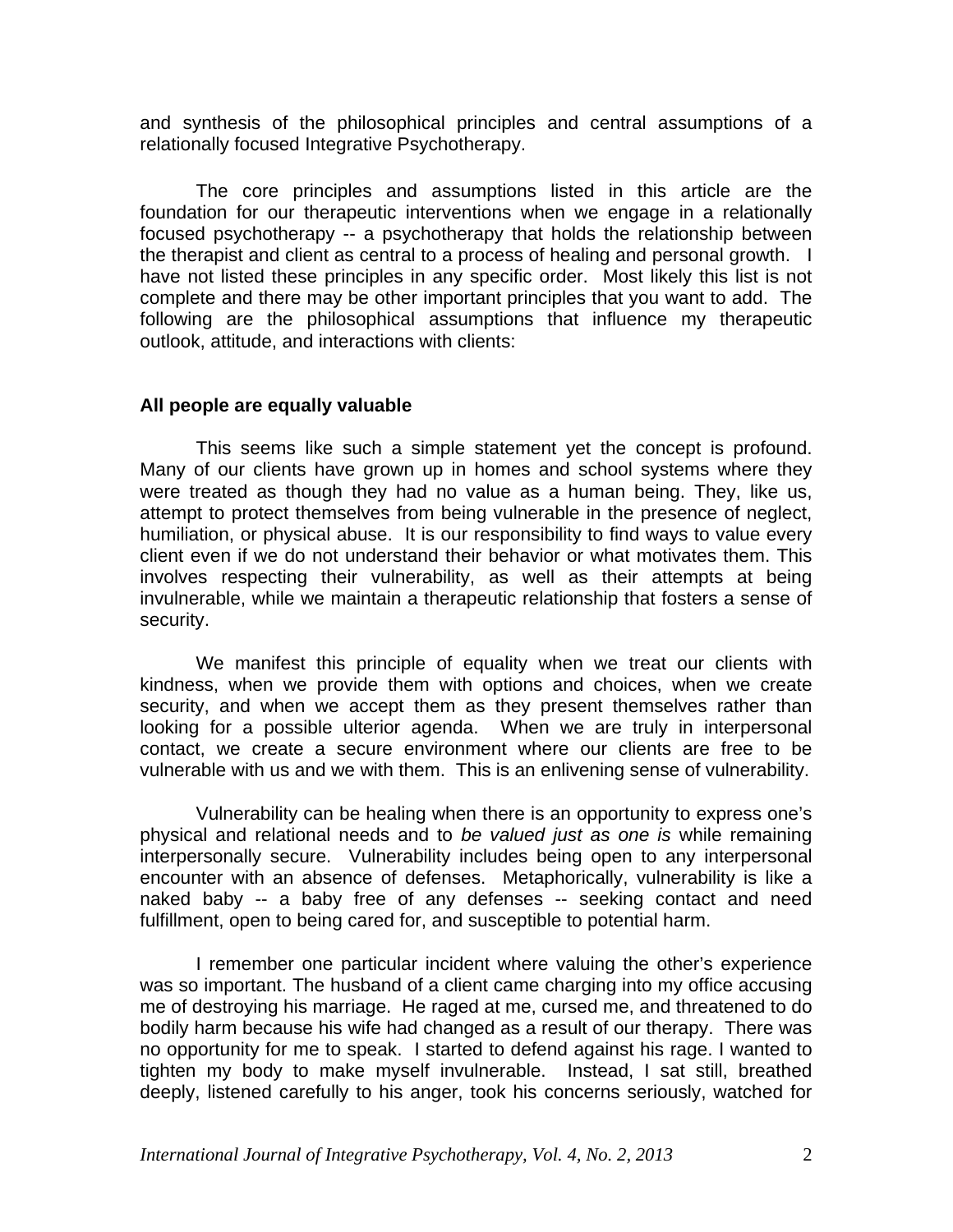his hidden vulnerability, and valued the various relational-needs embedded in his rage. I responded to his need to make an impact, to define himself, and to have security in his marriage. He softened his voice when I spoke of his needs as normal and valuable. I told him about my fear of his rage. We were vulnerable together. He ended by agreeing to attend a couple's session the next day.

## **All human experience is organized physiologically, affectively and/or cognitively**

 Our biological imperatives require that we make meaning of our phenomenological experiences and that we share those meanings with others. People are always communicating a story about their life either consciously or unconsciously. Our clients' unconscious communication is embodied in their physical tensions, entrenched in their emotional reactions, encoded in the way they make visceral and cognitive sense of their current and past situations. Therefore, our therapeutic task is to observe, inquire, listen, and decode our clients' many unconscious attempts to communicate their life story and to seek a healing relationship. This requires us to decenter from our own perspective and to experience the client through his or her own way of being in the world.

A middle-aged female client did not allow me to inquire. She would become physically tense with each phenomenological or historical inquiry and either became silent for a few minutes or responded with "I don't know." I could see the intense body tension that seemed to increase with each inquiry. I realized that her body was unconsciously communicating an important story about her life experiences. I stopped inquiring and instead made statements - statements that reflected her body tensions, posture, and silence. Such statements included "It seems important to remain silent" and "Perhaps by holding your muscles tight you do not have to feel." After several sessions in which I only used descriptive statements she began to talk about the sexual abuse in her family and the lack of opportunity to talk to anyone who would be protective. Her story was embodied in her physical tension and communicated through her silence.

 Our authenticity is in our awareness that "I know nothing about this client's internal process, therefore I must continually inquire about his or her phenomenological experience". Authenticity is also expressed when we speak truthfully from our heart -- when we make genuine heart-to-heart contact. The healing of psychological confusion occurs through a sustained contactful therapeutic relationship -- a relationship that involves two individuals in full interpersonal contact -- vulnerable and authentic.

Even when we speak heart-to-heart the therapeutic relationship is not the same as a friendship. As psychotherapists we bring our interest, commitment, skill, and ethics to each therapeutic encounter. Our inquiries and responses are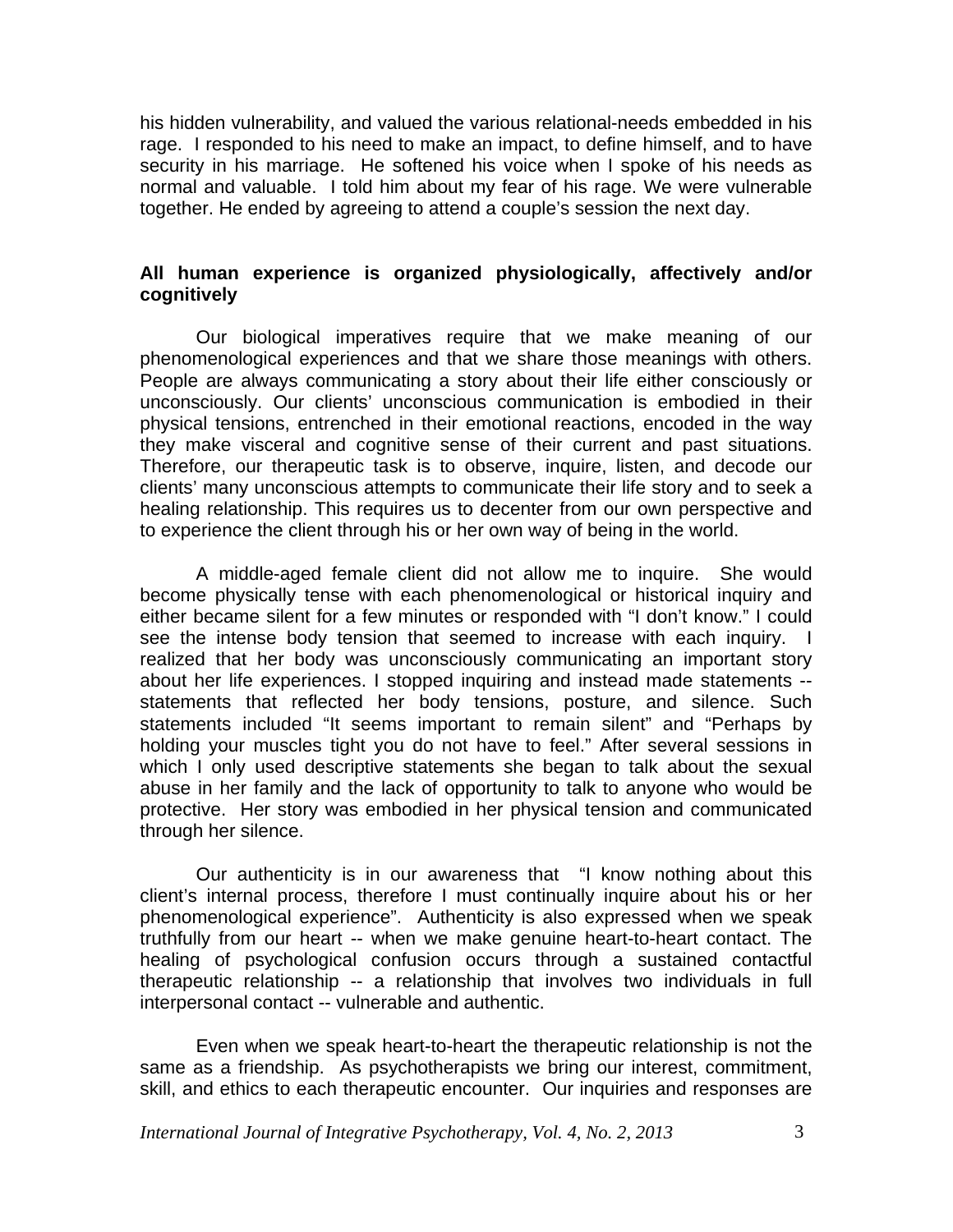always determined by the needs and welfare of the client. We seek to provide a relationship that allows each client to fully express their life story to a respectful and involved other person.

#### **All human behavior has meaning in some context**

It is our therapeutic task to help our clients become aware of and appreciate the various meanings of their behaviors and fantasies. This includes a therapeutic involvement of normalizing their behaviors by helping them understand the contexts in which their behaviors, beliefs, or fantasies were derived. All problematic behaviors and interruptions to internal and external contact serve some psychological function such as reparation, prediction, identity, continuity, stability, or enhancement. Before focusing on behavioral change in therapy it is essential to know and appreciate our clients' phenomenological experiences and various psychological functions.

One young client repeatedly burned herself with cigarettes. On many occasions her family had tried to stop her but she continued to burn herself. I focused our therapy on the functions of her self-harm and we discovered that the aim in burning herself was "to feel real" instead of desensitized and dissociated.

Resolution of both current and archaic conflicts occur when the client becomes conscious of implicit relational patterns, the psychological function of those patterns, and how those implicit and procedural memories effect current relationships. Part of our therapeutic task is to explore with the client the multiple psychological functions underlying such dynamics as fixated script beliefs, repetitive fantasies, and/or internal criticisms.

## **Internal and external contact is essential to human functioning**

 Many of our clients have lost proficiency or even the capacity to maintain internal and/or interpersonal contact. In a relationally focused psychotherapy we are always inviting the client into full contact -- contact with his or her internal processes of body sensations, affect, memories, and thoughts. And, we also invite them into external contact -- to communicate interpersonally with awareness and intimacy. In an integrative psychotherapy, one of the definitions of psychological health is the capacity of an individual to shuttle between internal and external contact.

We make use of an inter-subjective process to identify interruptions to external contact. Such interruptions in interpersonal contact may represent significant internal interruptions to contact with physical sensations, affect, memory, or reasoning. We also invite our clients to consistently engage in intersubjective contact. I frequently engage in a *relational-inquiry* wherein I ask the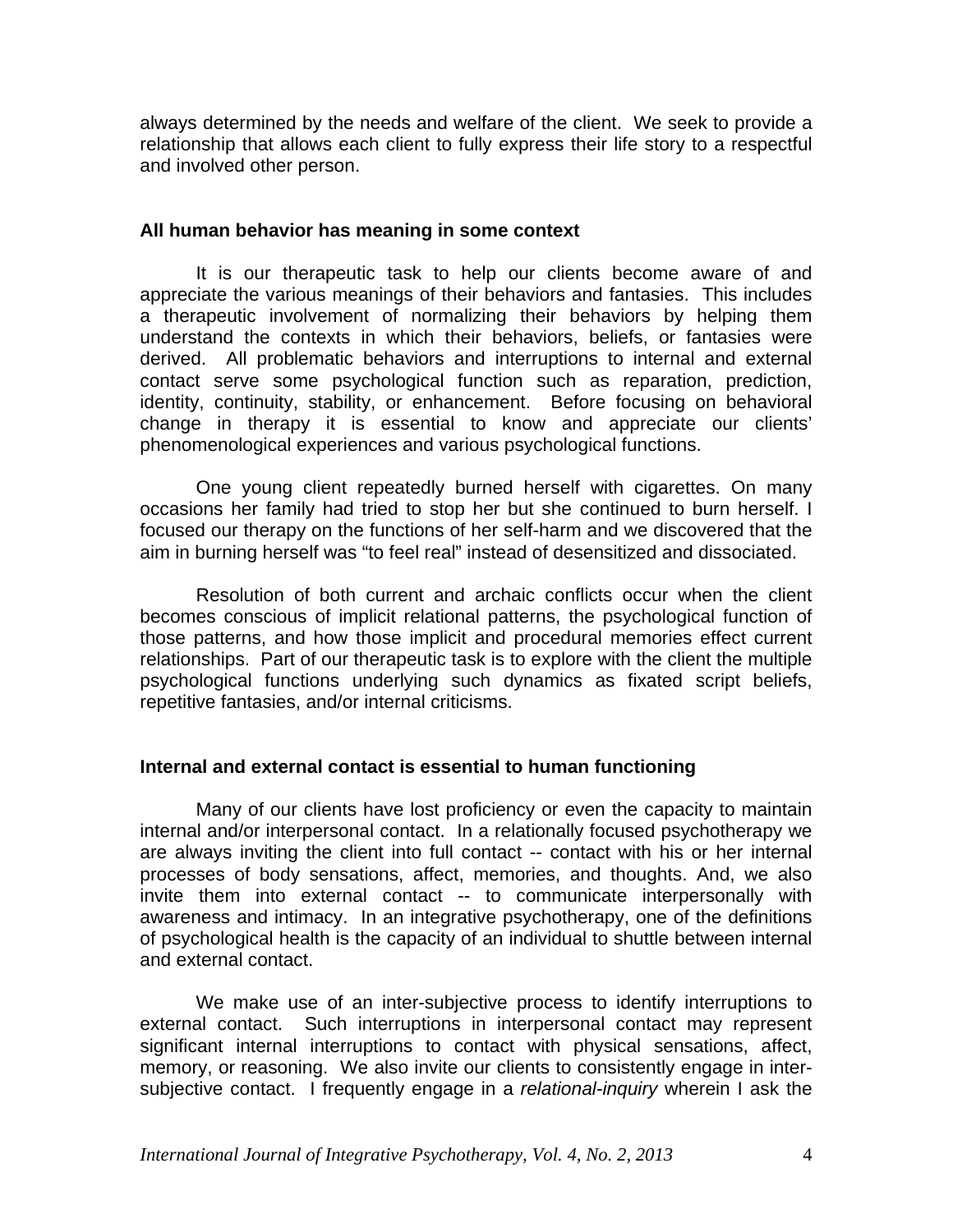client how he or she experiences our relationship. I ask about his or her experience of my tone of voice, what it is like to have me point out a behavior or gesture, or to sit in silence. Such relational-inquiry either leads to further phenomenological inquiry or to a sharing of my personal experience of our relationship.

Inter-Subjective contact involves that vulnerable process of each person authentically expressing his or her own unique feelings, fantasies, thoughts, and relational-needs while also allowing the other's feelings, thoughts, desires, and perspectives to make an impact on him or her. With such inter-subjective contact a new sense of understanding and appreciation is co-created and each person develops as a result of the encounter.

## **All people are relationship-seeking and interdependent throughout life**

 Many of the difficulties that our clients describe are based on repeated disruptions in their relational systems and their resulting inability to depend on significant others when it was developmentally necessary. As a result, they are unconsciously inhibited by archaic internal working models of relationship that influence the development of a sense of self and the quality of interpersonal relationships. Through psychotherapy we provide the authenticity of the intersubjective contact that may challenge our clients' old script beliefs and dysfunctional patterns of behavior. We offer a new inter-subjective relationship that provides emotional security, validation, and dependability.

As we effect a change in one aspect of our clients' relational systems we influence their other relationships as well. When we affectively, rhythmically, and developmentally attune to our clients, consistently inquire about our clients' experience, and when we are authentically involved with our clients, we change their perspectives of what is possible in inter-subjective contact and we open new possibilities to being vulnerable and authentic with other people in their lives.

The healing power of inter-subjective contact is illustrated in the cases of Elizabeth and Kay. Both entered therapy depressed and lonely. By the time the therapy ended Elizabeth had changed her appearance, she no longer compulsively searched for her mother, and she had achieved intimacy with her husband (Erskine, 2010). Kay entered therapy angry at many people in her life. She had a deep sense of being neglected. Consistent attunement to her level of development, validation of her affect and needs, and reparative responses to her traumas produced a transformation in her personality. After terminating therapy Kay began to volunteer at a hospital where she loved working with the children (Erskine, 2008).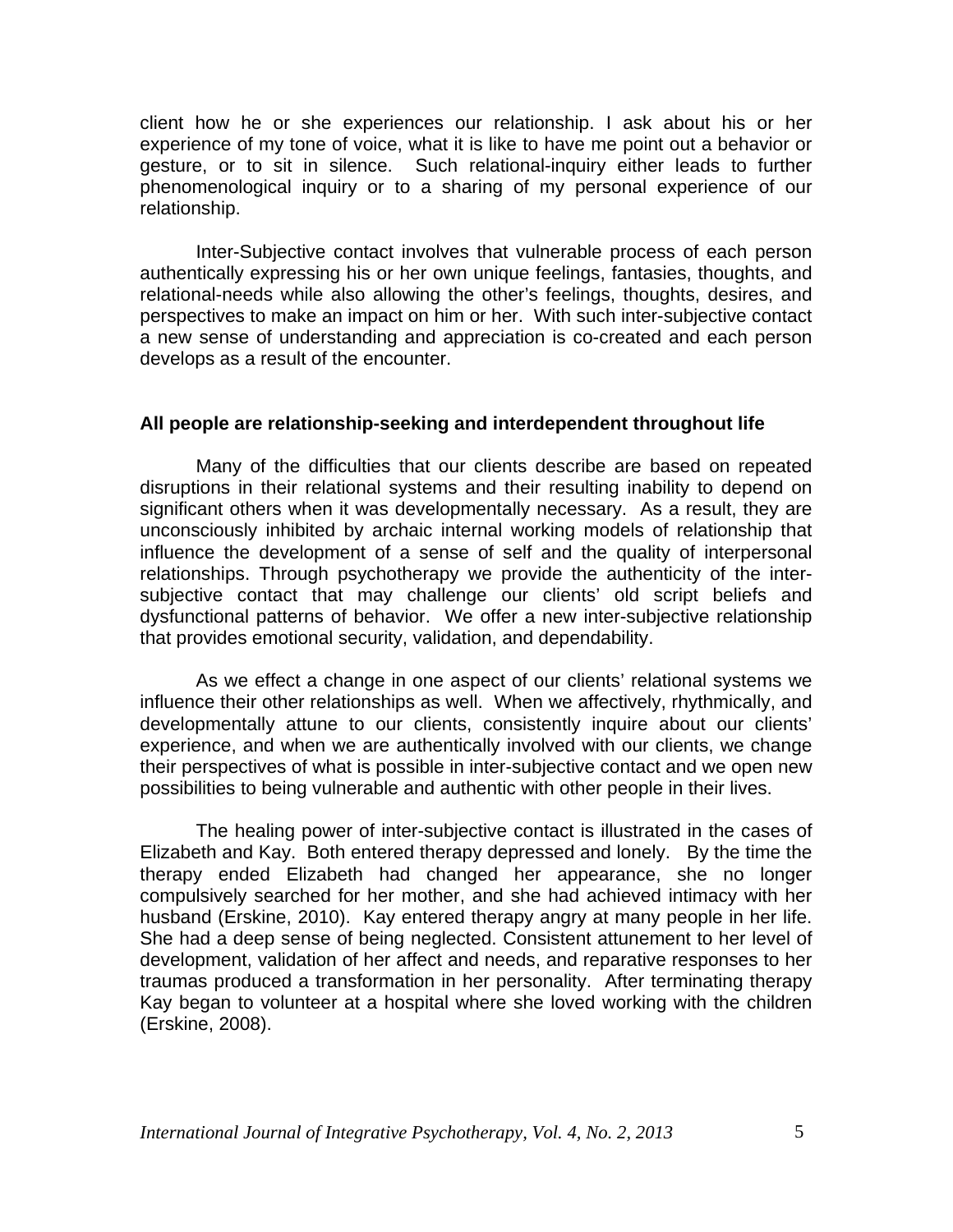#### **Humans have an innate thrust to grow**

The ancient Greeks use the term *physis* to describe the vitality and psychic energy that is invested in health, creativity, and the expansion of our personal horizons. Physis is the source of our internal thrust to challenge acquiescence, to explore different ways of doing and being, to have aspirations, and to develop our full potential.

As a psychotherapist, it is my commitment to engage each client in a contactful relationship that vitalizes this innate thrust to grow. Such a therapeutic relationship:

- enhances each client's understanding of his or her history and inner experience;
- furnishes each client with a sense that his or her behavior has an important psychological function;
- fosters the capacity for full internal and external contact;
- provides the opportunity for each client to experience being seen as a unique and valuable human being;
- explores creative options and outlets, and
- nourishes the possibility of pleasure in relationships.

 I am reminded of a young woman I saw once a week for over a year. She used most of the time in session to talk about films, social events, and the lives of actors and singers. No matter how skillfully I inquired about her own experiences she would turn the conversation into talking about anything but herself. She told me that she had "nothing to say" when I asked her about her life. I wondered what unconscious story she was telling me when she talked about films and the lives of famous people. Was she telling me about her early family life in some encoded form or was she living a vicarious life through these stories?

 After the summer holiday she arrived in her first session feeling much more lively and energetic. She looked more attractive. She enthusiastically told me that over the summer she had decided to change her life. She left her previous partner, got a new job, and bought new clothes. I asked her what prompted the big changes. She responded, "I talked to you for a year. You never acted like anything was wrong with me. So I decided it was time to grow up and change the way I live my life."

 Although I listened to her stories with interest and presence, attempted to establish full contact, and tried to inquire about her inner experiences, the actual changes in her life emerged from her innate thrust to grow. Our relationship provided a foundation for growth but it was her psychic energy -- physis -- that propelled her to develop her potential. She added, "If nothing's wrong with me I am free to live my own life".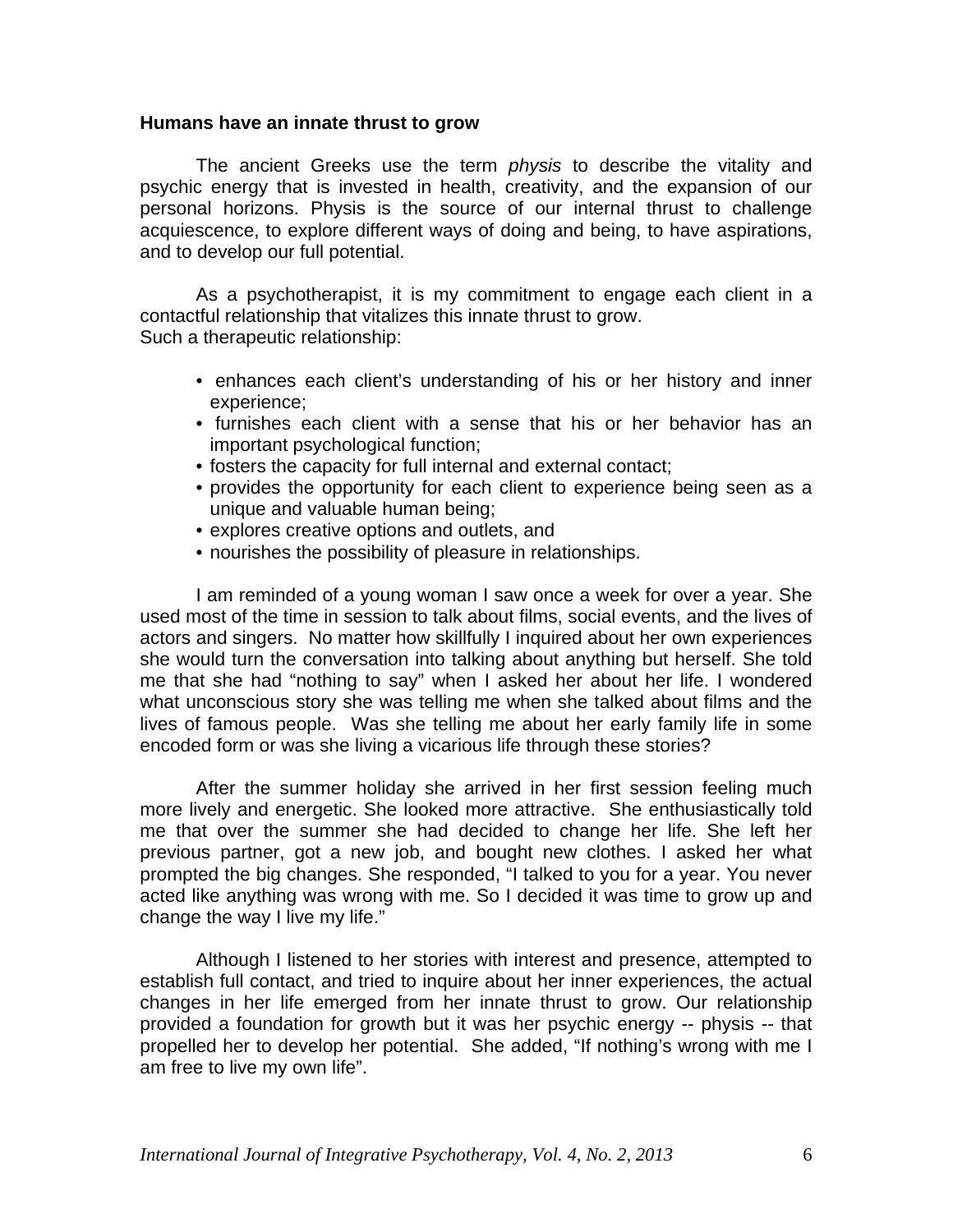## **Humans suffer from relational-disruptions not "psychopathology"**

A relationally focused integrative psychotherapy emphasizes a nonpathological perspective in understanding peoples' behavior. Discomforting physiological and emotional symptoms, entrenched belief systems, obsessions and compulsive behaviors, aggression or social withdrawal are all examples of creative attempts to satisfy relational-needs and resolve disruptions in interpersonal contact.

When we view someone as "pathological" we lose our awareness of the person's unique *creative accommodation* and their attempts to manage situations of neglect, ridicule, and/or abuse. We also lose a valuable opportunity for interpersonal contact when we mistakenly focus on an individual as a "personality disorder", or view people as either passive or manipulative, or even define them as playing psychological games. Yes, people can be passiveaggressive, manipulative, game playing; they can be cruel; they can lie and cheat -- we would be foolish not to recognize such behavior -- but our therapeutic advantage is in our understanding our client's creative accommodation, their internal working models, core beliefs, and their desperate attempts to resolve intrapsychic conflicts.

Tasha was a thirty year old woman who had been in a previous therapy where her therapist had diagnosed her as "borderline" and had repeatedly told her that she would never be "fully sane". He insisted that she change her "crazy behavior". Throughout the early stages of our therapy together she continually referred to herself as "crazy", "incurable", and "borderline". With each selfdeprecating comment I focused on how her bodily reactions, emotions, and behaviors were an attempt to describe how she managed an early childhood family environment that was affectively confusing and traumatic.

An important element in the healing of emotional distress, intrapsychic conflict, and relational disruptions involves the psychotherapist's authentic communication to the client that his or her psychological accommodations were creative attempts to solve relational ruptures. We protect our clients' sense of vulnerability and open an opportunity for healing when we perceive our clients' defenses, inhibiting beliefs, and problem-making behaviors as *developmentally appropriate, normal reactions to previous disruptions in relationships*. It is in authentically recognizing and appreciating the other person's emotional vulnerability, relational-needs, and desperate attempts at self-reparation, selfregulation, or self-enhancement that we create the possibility for full intersubjective contact - - a contact that heals old psychological wounds.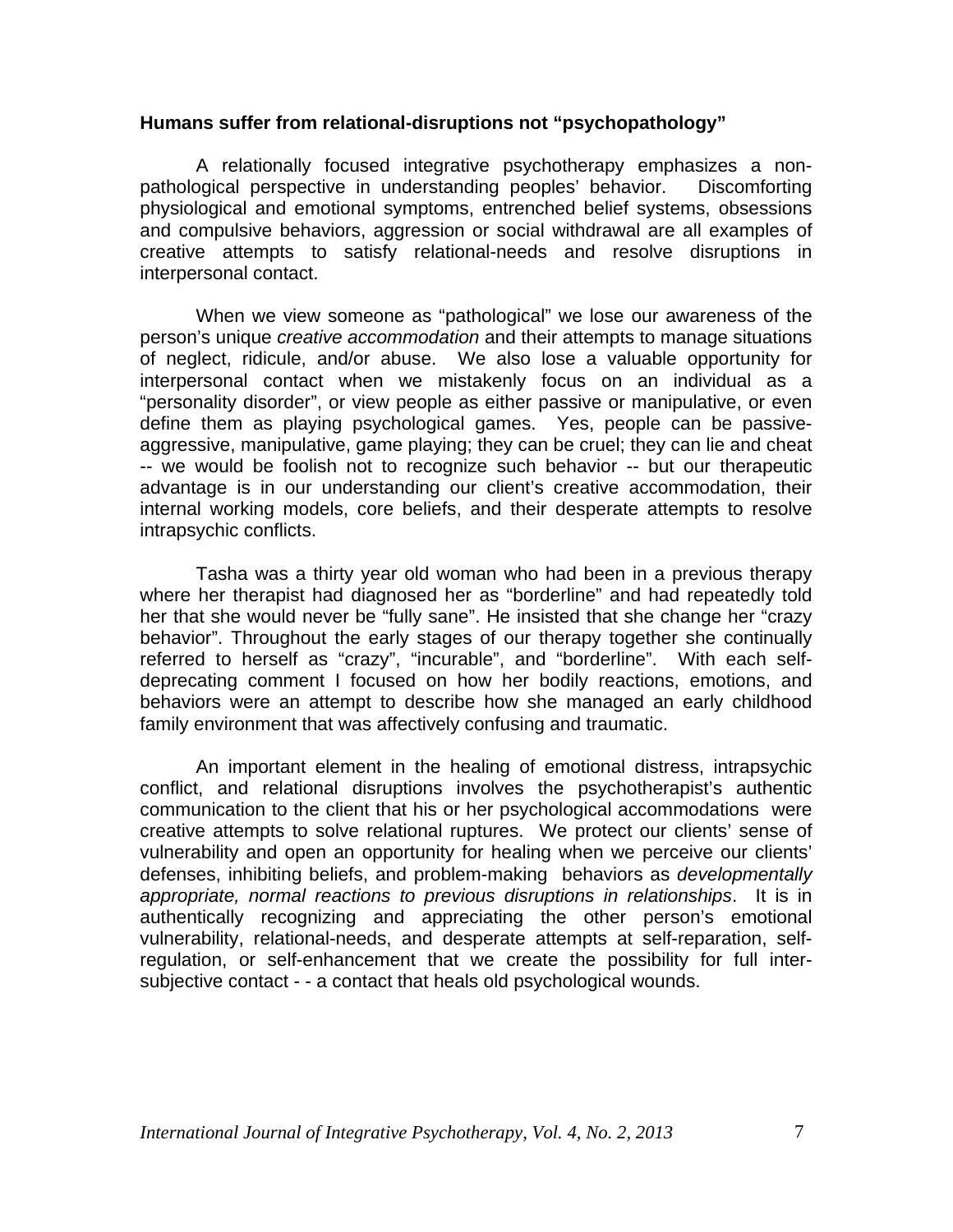## **The inter-subjective process of psychotherapy is more important than the content of the psychotherapy**

Inter-subjectivity refers to the synthesis of two people sharing an experience together. Each person brings to any interpersonal encounter his or her own phenomenological experience. The inter-subjective process involves the melding together of each person's subjective experience, his or her affects, belief systems, internal relational-models, implicit and explicit memories, and relationalneeds. Effective psychotherapy emerges in the creation of a new perspective and understanding -- a unique synthesis. A new psychological synthesis occurs when there is authentic and open contact between two people. Each is influenced by the other; the therapy process is co-created. Therefore, no two psychotherapists will ever do the same psychotherapy -- each of us is idiosyncratic in how we interact with our clients.

The important aspects of the psychotherapy are embedded in the distinctiveness of each interpersonal relationship, not in what we consciously do as a psychotherapist, but in the quality of how we are in relationship with the other person. The therapist's attitudes and demeanor, the quality of interpersonal relationship and involvement, are more important than any specific theory or method. An effective healing of psychological distress and relational neglect occurs through a contactful therapeutic relationship -- a relationship in which the psychotherapist values and supports vulnerability, authenticity, and intersubjective contact.

*Thank you to Paul Stein, MD and members of the Professional Development Seminar of the Institute for Integrative Psychotherapy, 1989 to 1994, for their contribution in the development of these philosophical principles.* 

#### **Author:**

*Richard G. Erskine, PhD is the past president of the International Integrative Psychotherapy Association and the training director of the Institute for Integrative Psychotherapy, Vancouver, BC, Canada. He conducts workshops and training programs in several countries. He can be reached through the web site: [www.IntegrativePsychotherapy.com](http://www.integrativepsychotherapy.com/)*

Copyright March 13, 2013 by Richard G. Erskine, PhD. and The Institute for Integrative Psychotherapy, Vancouver, BC, Canada

#### **References**

Erskine, R.G. (2008). Psychotherapy of Unconscious Experience.*Transactional Analysis Journal, 38:128-138.*